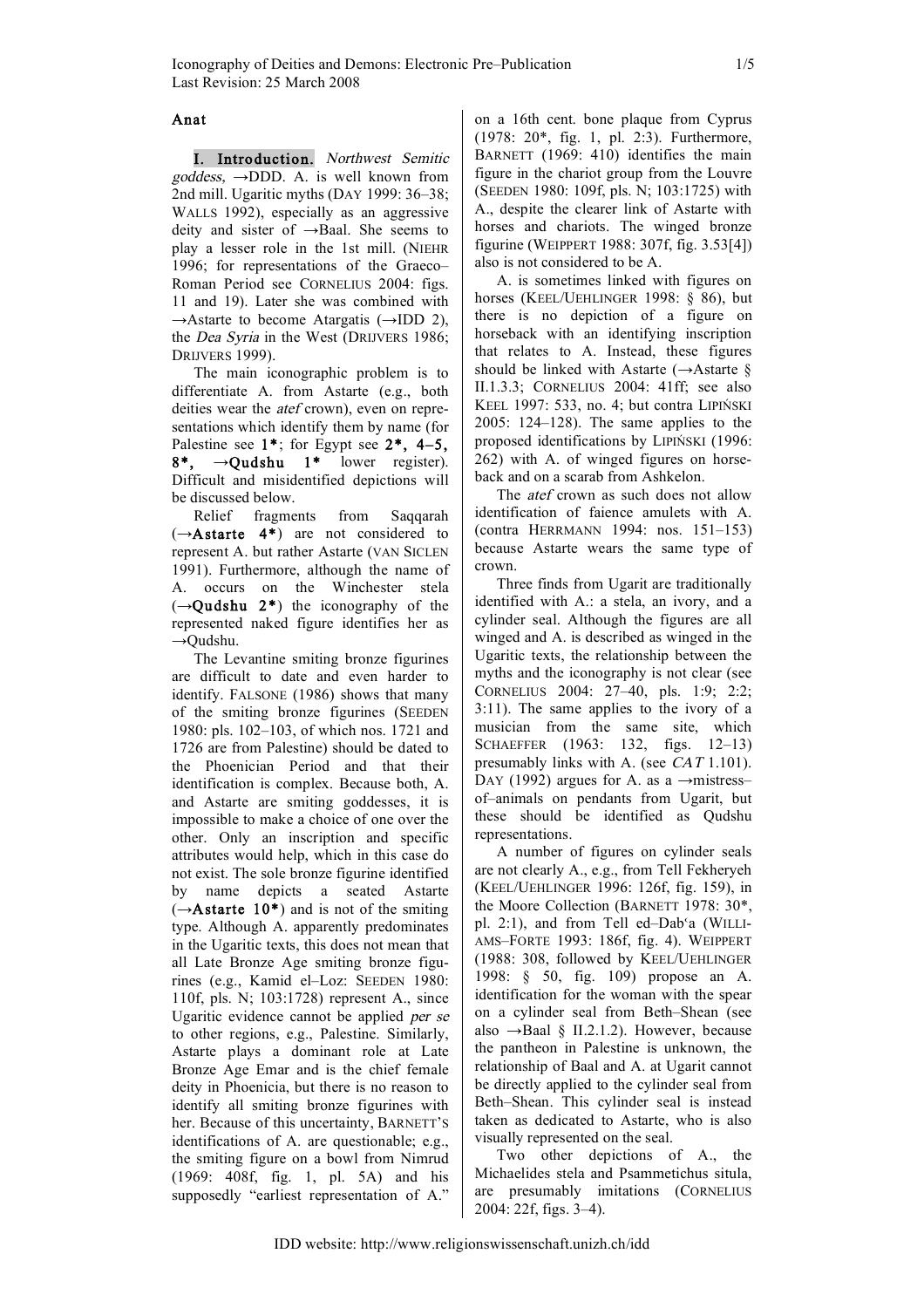There is no known theriomorphic representation of A. Although A. can fly, it is debatable whether she is represented as a bird on a mug from Ugarit (POPE 1971: 400, 403, fig. 2) or on seals (KEEL 1990: 215; KEEL/UEHLINGER 1998: 158f, figs. 163a– 164d). The same applies to the identification of A. with the cow (KEEL/UEHLINGER 1998: § 78, figs. 155a–b), which is based on an outdated reading (e.g., WINTER 1987: 327, 404–413) of A. as a cow in Ugaritic texts such as *CAT* 1.10 and 1.11 (see DAY 1992; WALLS 1992: 122ff). It is also questionable whether the heifer on the gold cup from Ugarit represents A. (CAUBET 2002: 221, fig. 6.4). Based on 12th cent. inscriptions on arrowheads, however, A. may be linked with the lioness (KEEL/UEHLINGER 1998: § 78, fig. 156), which further indicates her martial association (DAY 1999: 38). But this does not mean that she has a feline iconography. The bow as a symbolic representation of the warrior A. (WIMMER 1994) is highly speculative, as she is never shown with a bow.

# II. Typology II.1. Phenotypes

1. STANDING 1.1. Holding a scepter (1) 1.2. Holding a weapon  $(2-3)$  1.3. Without an object  $(4-6)$ 1.4. Possible (7) 2. SEATED 2.1. Brandishing a weapon  $(\rightarrow Qudshu$  1<sup>\*</sup>) 2.2. Resting one hand on the Pharaoh's shoulder (8)

### 1. STANDING

1.1. Holding a scepter. The Late Bronze stela from Beth–Shean (1\*) is the only Palestinian example which identifies A. by inscription and shows her holding a scepter, although the type is unclear due to damage. It could be the familiar Egyptian was scepter (KEEL/UEHLINGER 1998: fig. 108), but could also be the pluriform type (see 7). The goddess wears a long dress and the atef crown, and holds the Egyptian ankh in her right hand.

1.2. Holding a weapon. On a 19th dyn. column from Heliopolis A., identified by inscription, with the atef crown with horns and a streamer, a long dress, and an ankh in her left hand, holds a battle axe (2\*). A Bubastis vase depicts a nonmenacing, standing woman in a long dress with a feathered headdress. In her left hand she holds an ankh and with the other a spear and shield in front of her, which reminds of A. (3\*; see  $\rightarrow$ Qudshu 1\* lower register).

1.3. Without an object. On a limestone relief which bears A.'s name, only her upper part with the head and atef crown is visible (4). An inscribed headless statue from Tanis shows A. in a long dress (5). On an 8th cent. relief of Shamash–resh– usur, governor of Suhu and Mari, found (as booty?) in Babylon there is a headless figure

on the right side identified by the label as A.  $(6)$ .

1.4. Possible. A second stela from Beth–Shean (7) with no legible inscription (only lines are visible) might depict standing A. with the high headdress of the atef crown with horns, dressed in a long flowing garment, holding an ankh and a pluriform scepter. In the Roman temple at Denderah a similar A., identified by name, is dressed in a feline skin (CORNELIUS 2004: 36f, fig. 19; PORTER/MOSS 1939: 83).

### 2. SEATED

2.1. Brandishing a weapon. On a stela, possibly from Deir el–Medina, A. is seated on a throne, holding a battle axe menacingly (on the use of the term see  $\rightarrow$ Resheph § II) above her head, and a rounded shield and spear in front of her  $(\rightarrow$ Qudshu 1<sup>\*</sup> lower register; see also  $\rightarrow$ Resheph 10\*).

2.2. Resting one hand on the Pharaoh's shoulder. Unarmed A. with a long dress and an atef crown is seated next to Ramses II (1279–1213) on a life–size statue from Tanis (8\*). Her right hand is resting on the Pharaoh's left shoulder. A Graeco–Roman stela inscribed with her name also depicts her seated and unarmed (BLOK 1930: 177–194, pl. 3; CORNELIUS 2004: 30, fig. 11).

## II.2. Associations

1. ASSOCIATED WITH DEITIES/DE-MONS: Qudshu. In the period under consideration, the only deity associated with A. is  $\rightarrow$ Qudshu. On  $\rightarrow$ **Qudshu 1\***, A. is depicted on the lower register and Qudshu on the top (main) register.

## 2. ASSOCIATED WITH HUMANS

2.1. Royal figures. A. appears together with Ramses II (1279–1213), who had a strong connection with her (for relevant texts see KITCHEN 1996: 273). On statues from Tanis she either holds him by the hand (5) or rests her hand on his shoulder  $(8^*)$ . On 4 she stands next to him. On 6 A. stands behind the governor Shamash–resh–usur.

2.2. Worshippers. On a stela from Beth–Shean  $(1^*)$ , the Egyptian official Khesy–Nakht is worshipping A. and asking for life, prosperity, and health. An offering table with a lotus flower stands between them. On a second stela from the same site (7), a female worshipper wears the same dress as A. and holds a flower. On the lower register of  $\rightarrow$ **Qudshu** 1<sup>\*</sup>, A. is worshipped by a couple, followed by a boy holding a lotus stalk and fowl. An offering table is in front of A. Priests make offerings to her on the silver vase from Bubastis (3\*).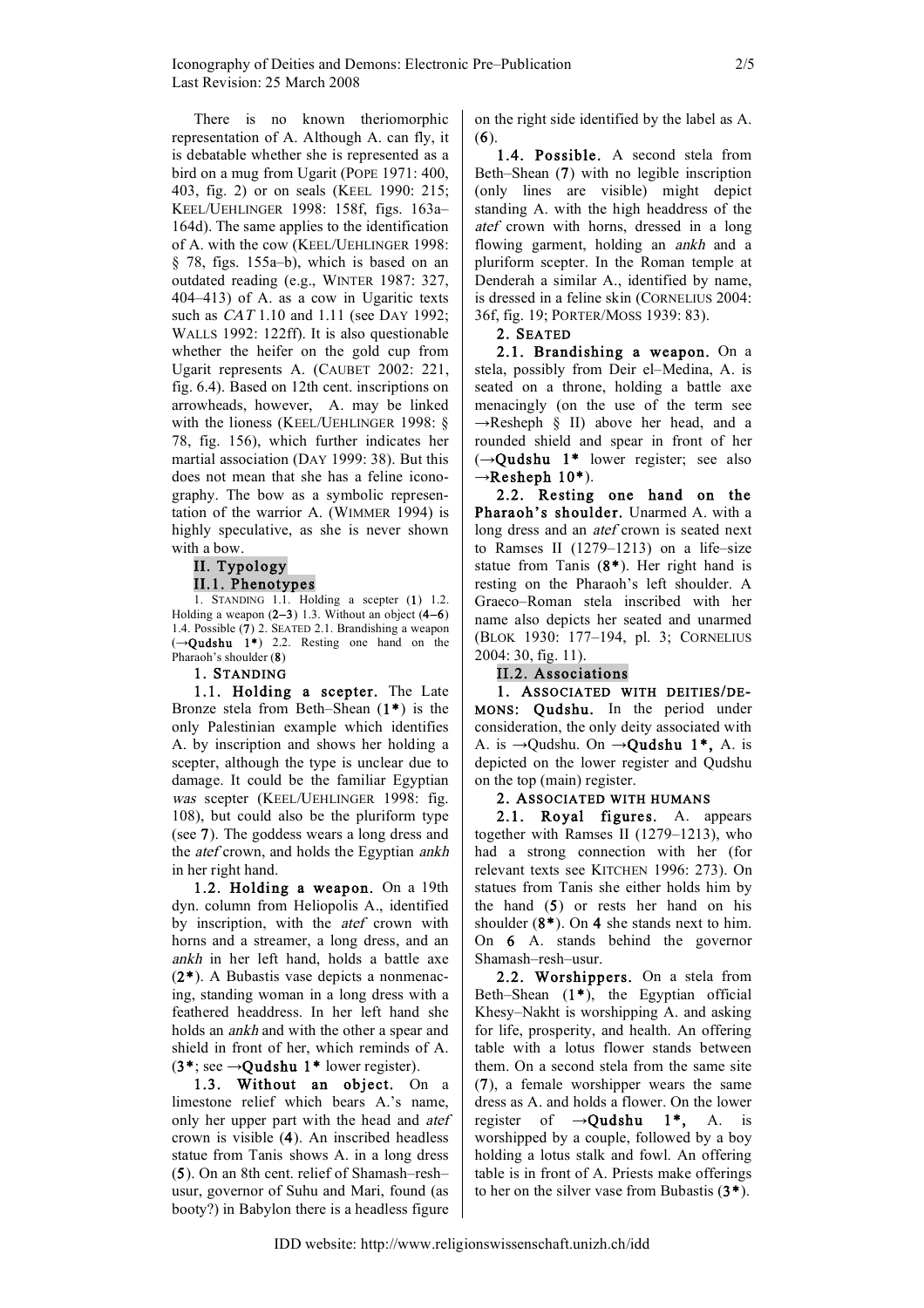### III. Sources

III.1. Chronological range. A. appears mainly in the Late Bronze Age. Among these belong the representations with the name of Ramses II  $(4-5, 8^*)$ , but also stela 7 from Beth–Shean. The Beisan stela 1\* is probably somewhat younger (Iron Age I), as is the silver vase from Bubastis (3\*) and the 8th cent. stela of Shamash–resh–usur (6). Late depictions date to the Graeco–Roman Period (CORNELIUS 2004: figs. 11, 19).

III.2. Geographical distribution. Representations of A. range from Beth– Shean in northern Palestine  $(1^*, 7)$  to Thebes in Egypt  $(\rightarrow$ Oudshu 1<sup>\*</sup>, lower register). The latter presumably comes from the worker's colony at Deir el–Medina, and the Brooklyn relief (4) may come from Saqqarah. Statues 5 and 8\* are originally from Qantir before their secondary set–up at Tanis. Relief 6, found at Babylon, most likely comes from the Middle Euphrates.

It is striking that no clear representation of A. exists from Ugarit, where A. played such an important role. One would have hoped for an inscribed stela, but the only female example is too uncertain. No female smiting bronze statuettes come from Ugarit, only smiting gods.

III.3. Object types. A. occurs in various media: a relief (4), a column (2\*), relief stelae (1\*, 7,  $\rightarrow$ Qudshu 1\* lower register), statues  $(5, 8^*)$ , and on a metal vase (3\*). She may be represented on seal amulets and bronze figurines, but identification in these media should be approached critically.

IV. Conclusion. Only one definite representation from Palestine is known  $(1^*)$ ; the others are of Egyptian origin with the exception of 6, which stems from Mesopotamia. In visual art A. is not only the "violent goddess," as she is usually described in texts. Although she is shown armed ( $\rightarrow$ Qudshu 1\* lower register, 3\*), she can also be rendered peacefully (1\*, 4– 8\*). Thus some of the bronze "peace figurines" (SEEDEN 1982) might be A. Her iconographic phenotypes range from the peaceful standing (1\*, 4–7) and seated figures  $(8^*)$  to the armed, menacing, seated  $(\rightarrow$ Qudshu 1<sup>\*</sup> lower register) and armed, standing figures  $(2*-3*)$ . In regard to function, she appears as a protector of pharaohs  $(5, 2^*, 8^*)$  and royal figures  $(6)$ , but is also worshipped by an official  $(1^*)$ and the common people  $(\rightarrow$ Qudshu 1<sup>\*</sup> lower register).

A. has been compared with  $\rightarrow$ Ishtar– Shawushka (WEGNER 1981: 196) and Greek Athena (→IDD 2; WALLS 1992: 28ff). The aggressive image of A. may be compared with the Hindu goddesses Kali and Durga (POPE 1977: 606ff, pl. 9; WALLS 1992: 33ff, 54ff).

#### V. Catalogue

1\* Stela, basalt, 44 x 39 x 13 cm, Beth–Shean, 1200–1000. Jerusalem, Rockefeller Museum, 36.920 \*CORNELIUS 2004: pl. 3.1; PORTER/MOSS 1952: 379; ROWE 1930: pl. 50:2; ROWE 1940: pls. 35:3, 65A:1 2\* Column, granite, 137 (h) cm, Heliopolis, 1237–1226 (Lybian war of Merenptah). In situ. \*CORNELIUS 2004: pl. 1.7; SOUROUZIAN 1989: fig. 16a (wrong view!) 3\* Vase, silver, Bubastis, 1100 (?). Cairo, Egyptian Museum, CG 53264 (?). \*CORNELIUS 2004: fig. 8; MONTET 1937: fig. 179 4 Relief, limestone, Saqqarah (?), 1279–1213 (Ramses II). NEW YORK, BROOKLYN MUSEUM, 54.67. COONEY 1956: pls. 51:31; 52c; CORNELIUS 2004: pl. 3.8 5 Statue, granite, Tanis, 1279–1213 (Ramses II). CORNELIUS 2004: pl. 3.7; MONTET 1933: pl. 70; PORTER/MOSS 1934: 24 6 Relief (fragment), limestone, Babylon (taken as booty from the Middle Euphrates?), 800–700. PRITCHARD 1969: no. 533; \*BÖRKER–KLÄHN 1982: no. 231; CAVIGNEAUX/ISMAIL 1990: fig. 3; MAYER–Opificius 1995 7 Stela, limestone, Beth–Shean, 1250. CORNELIUS 2004: pl. 3.2; PORTER/MOSS 1952: 377; ROWE 1930: pl. 48:2; ROWE 1940: pls. 35:5, 49A:1 8\* Statue, granite, life–size, Tanis, 1279–1213 (Ramses II). Cairo, Egyptian Museum, JE 6336. \*CORNELIUS 2004: pl. 2.1; MONTET 1933: pl. 54; PORTER/MOSS 1934: 24

#### VI. Selected Bibliography

CORNELIUS 2004 • DAY 1999 • FALSONE 1986

Izak Cornelius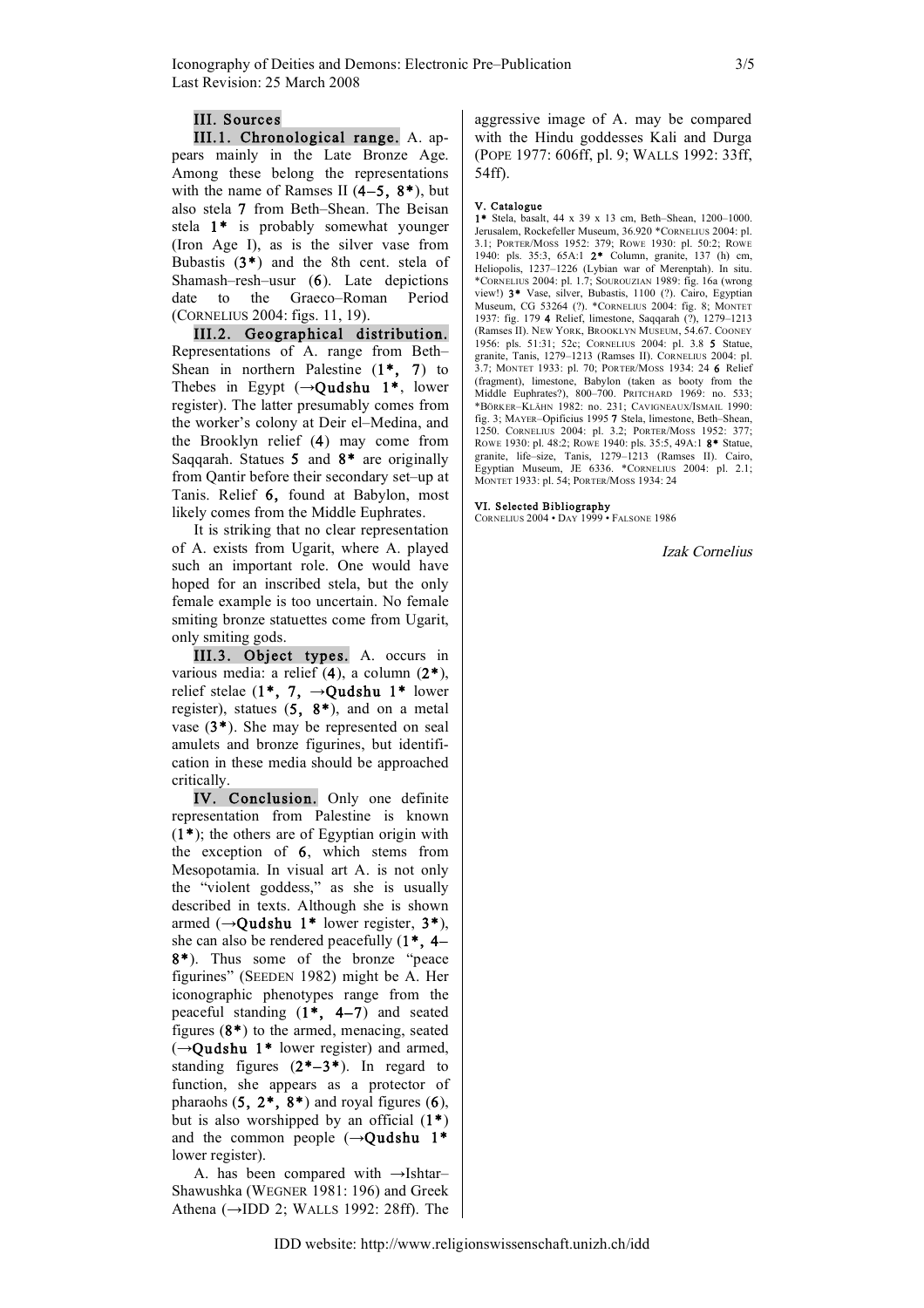#### **Bibliography**

- BARNETT R.D., 1969, 'Anath, Ba'al and Pasargadae: MUSJ 45, 407-422.
- 1978. The Earliest Representation of 'Anath: ErIsr 14, 28–31\*.
- BLOK H.P., 1930, Drei Stelen aus der Spätzeit im Haagner Museum: Acta Orientalia Ediderunt Societas Orientales Batava Danica Norvegica 8, 177–234.
- BÖRKER–KLÄHN J., 1982, Altvorderasiatische Bildstelen und vergleichbare Felsenreliefs (Baghdader Forschungen 4), Mainz a.Rh.
- CAT = DIETRICH M./LORETZ O./SANMARTIN J., 1995, The Cuneiform Alphabetic Texts from Ugarit, Ras Ibn Hani and Other Places, (KTU second enlarged edition), Münster.
- CAUBET A., 2002, Animals in Syro–Palestinian art, in: COLLINS B.J., ed., A History of the Animal World in the Ancient Near East, Leiden, 211–234.
- CAVIGNEAUX A./ISMAIL B.K., 1990, Die Statthalter von Suhu und Mari im 8. Jh. v. Chr.: Baghdader Mitteilungen 21, 321–456.
- COONEY J.D., 1956, Five Years of Collecting Egyptian Art 1951–1956. Catalogue of an Exhibition Held at the Brooklyn Museum 11 December, 1956 to 17 March, 1957, New York.
- CORNELIUS I., 1993, Anat and Qudshu as the "Mistress of Animals". Aspects of the Iconography of the Canaanite Goddesses: SEL 10, 21–45.
- 2004, The Many Faces of the Goddess. The Iconography of the Syro–Palestinian Goddesses Anat, Astarte, Qedeshet and Asherah c. 1500–1000 BCE (OBO 204), Fribourg Switzerland/Göttingen.
- DAY P.L., 1992, Anat: Ugarit's "Mistress of Animals": JNES 51/3, 181–190.
- 1999, Art. Anat in: DDD, 36–43.
- DDD = VAN DER TOORN K./BECKING B./VAN DER HORST P.W., eds., <sup>2</sup>1999, Iconography of Deities and Demons in the Bible, Leiden/Bosten/Köln.
- DNP = CANCIK H./SCHNEIDER H., eds., 1996–, Der Neue Pauly: Enzyklopädie der Antike. Stuttgart.
- DRIJVERS H.J.W., 1986, Art. Dea Syria in: LIMC 3/1:354–358; 3/2:263–266.
- 1999, Art. Atargatis in: DDD, 114–116.
- FALSONE G., 1986, Anath or Astarte? A Phoenician Bronze Statuette of the Smiting Goddess, in: BONNET C., ed., Religio Phoenicia (Studia Phoenicia 4), Namur, 53–67.
- HERRMANN CH., 1994, Ägyptische Amulette aus Palästina, Israel (OBO 138), Fribourg Switzerland/Göttingen.
- KEEL O., 1997, Corpus der Stempelsiegel–Amulette aus Palästina/Israel. Von den Anfängen bis zur Perserzeit. Katalog Band I: Von Tell Abu Fara∆ bis ˓Atlit. With Three Contributions by Baruch Brandl (OBO.SA 13), Freiburg Schweiz/Göttingen.
- KEEL O., 1990, La Glyptique de Tell Keisan (1971–1976), in: KEEL O./SHUVAL M./UEHLINGER CH., Studien zu den Stempelsiegeln aus Palästina/Israel III (OBO 100), Freiburg Schweiz/Göttingen, 163–260 = BRIEND J./HUMBERT J.–B., eds., Tell Keisan (1971–1976). Une cité phénicienne en Galilée (OBO.SA 1), Fribourg/Göttingen/Paris, 257–295.
- KEEL O./UEHLINGER CH., <sup>2</sup>1996. Altorientalische Miniaturkunst: die ältesten visuellen Massenkommunikationsmittel. Ein Blick in die Sammlungen des Biblischen Instituts der Universität Freiburg Schweiz, Mainz.
- <sup>4</sup> 1998, Göttinnen, Götter und Gottessymbole. Neue Erkenntnisse zur Religionsgeschichte Kanaans und Israels aufgrund bislang unerschlossener ikonographischer Quellen (QD 134), Freiburg i.Br.
- KITCHEN K.A., 1996, Ramesside Inscriptions. Translated and Annotated, Oxford.
- LIMC = KAHIL L, ed., 1981–1999, Lexicon iconographicum mythologiae classicae, 9 vols., Zürich/München.
- LIPIŃSKI E., 1996, Egypto–Canaanite Iconography of Reshef, Baal, Horon, and Anat: CdÉ 81/142, 254–262.
- 2005, Syro–Canaanite Goddesses in Egypt: CdÉ 80/159–160, 122–133.
- MAYER–OPIFICIUS R., 1995, Das Relief des Šamaš–rēš–uṣur aus Babylon, in: LORETZ O./DIETRICH M., eds., Vom Alten Orient Zum Alten Testament. Kevelaer/Vluyn, 333–348.
- MONTET P., 1933, Les Nouvelles Fouilles de Tanis (1929–1932), Paris.
- 1937, Les reliques de l'art syrien dans l'Égypte du Nouvel Empire, Paris.
- NIEHR H., 1996, Art. Anat in: DNP 1:659.
- PORTER B./MOSS R.L.B., 1934, Topographical Bibliography of Ancient Egyptian Hieroglyphic Texts, Reliefs, and Paintings: 4. Lower and Middle Egypt (Delta and Cairo to Asyût), Oxford.
- 1939, Topographical Bibliography of Ancient Egyptian Hieroglyphic Texts, Reliefs, and Paintings: 6. Upper Egypt: Chief Temples (excluding Thebes), Abydos, Dendera, Esna, Edfu, Kôm Ombo, and Philae, Oxford.
- 1952, Topographical Bibliography of Ancient Egyptian Hieroglyphic Texts, Reliefs, and Paintings: 7. Nubia, the deserts, and outside Egypt. Oxford.
- POPE M.H., 1971, The Scene on the Drinking Mug from Ugarit, in: GOEDICKE H., ed., Near Eastern Studies in Honor of William Foxwell Albright, Baltimore, 393–405.
- 1977, Song of Songs (AB), New York.
- PRITCHARD J.B., <sup>2</sup>1969, The Ancient Near East in Pictures Relating to the Old Testament, Princeton.
- ROWE A., 1930, The Topography and History of Beth–Shan (Publications of the Palestine Section of the Museum of the University of Pennsylvania 1), Philadelphia.
- 1940, The Four Canaanite Temples of Beth–Shan I. The Temples and Cult Objects (Publications of the Palestine Section of the Museum of the University of Pennsylvania 2), Philadelphia.

SCHAEFFER C.F.A., 1963, La XXIVe campagne de fouilles a Ras Shamra–Ugarit 1961. Rapport préliminaire: AAAS 13, 123–134.

- SEEDEN H., 1980, Standing Armed Figures in the Levant (Prähistorische Bronzefunde I/1), München.
- 1982, Peace Figurines from the Levant, in: Archéologie au Levant. Recueil à la mémoire de Roger Saidah (CMO 12, Arch 9), Lyon, 107–121.
- VAN SICLEN III C.C., 1991, A Memphite Lintel with Astarte: Varia Aegyptiaca 7, 131–134.
- SOUROUZIAN H., 1989, Les monuments du roi Merenptah (SDAIK 22), Mainz.
- WALLS N., 1992, The Goddess Anat in Ugaritic Myth (Dissertation Series SBL 135), Atlanta.
- WEGNER I., 1981, Gestalt und Kult der Ištar–Šawuška in Kleinasien, Neukirchen–Vluyn.
- WEIPPERT H., 1988, Palästina in vorhellenistischer Zeit (Handbuch der Archäologie. Vorderasien II,1), München.
- WILLIAMS–FORTE E., 1993, Symbols of Rain, Lightning, and Thunder in the Art of Anatolia and Syria, in: MELLINK M.J., ed., Aspects of Art and Iconography: Anatolia and its Neighbors: Studies in Honor of Nimet Özgüç, Ankara, 185–190.